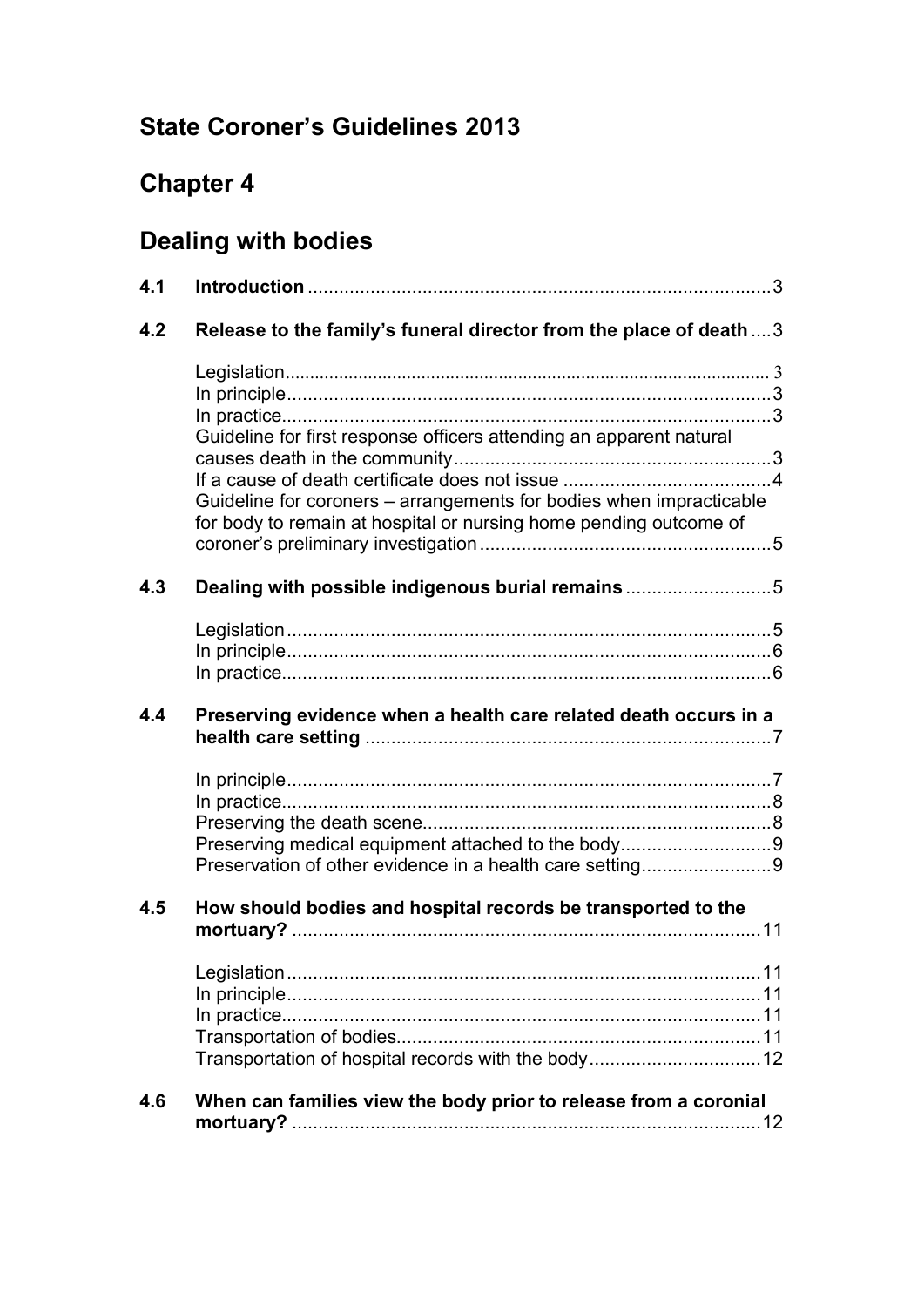| 4.7 | When can organ and tissue donation take place?  14                                                                                            |  |
|-----|-----------------------------------------------------------------------------------------------------------------------------------------------|--|
|     |                                                                                                                                               |  |
|     |                                                                                                                                               |  |
|     |                                                                                                                                               |  |
|     | Process for obtaining coronial consent for organ & tissue donation15<br>Process for obtaining coronial consent for tissue donation - donor in |  |
|     |                                                                                                                                               |  |
|     |                                                                                                                                               |  |
|     | State Coroner's guidelines for external examination of potential tissue                                                                       |  |
|     |                                                                                                                                               |  |
|     |                                                                                                                                               |  |
|     |                                                                                                                                               |  |
|     |                                                                                                                                               |  |
| 4.8 | Removal of sperm and associated procedures for in-vitro                                                                                       |  |
|     |                                                                                                                                               |  |
|     |                                                                                                                                               |  |
|     |                                                                                                                                               |  |
|     |                                                                                                                                               |  |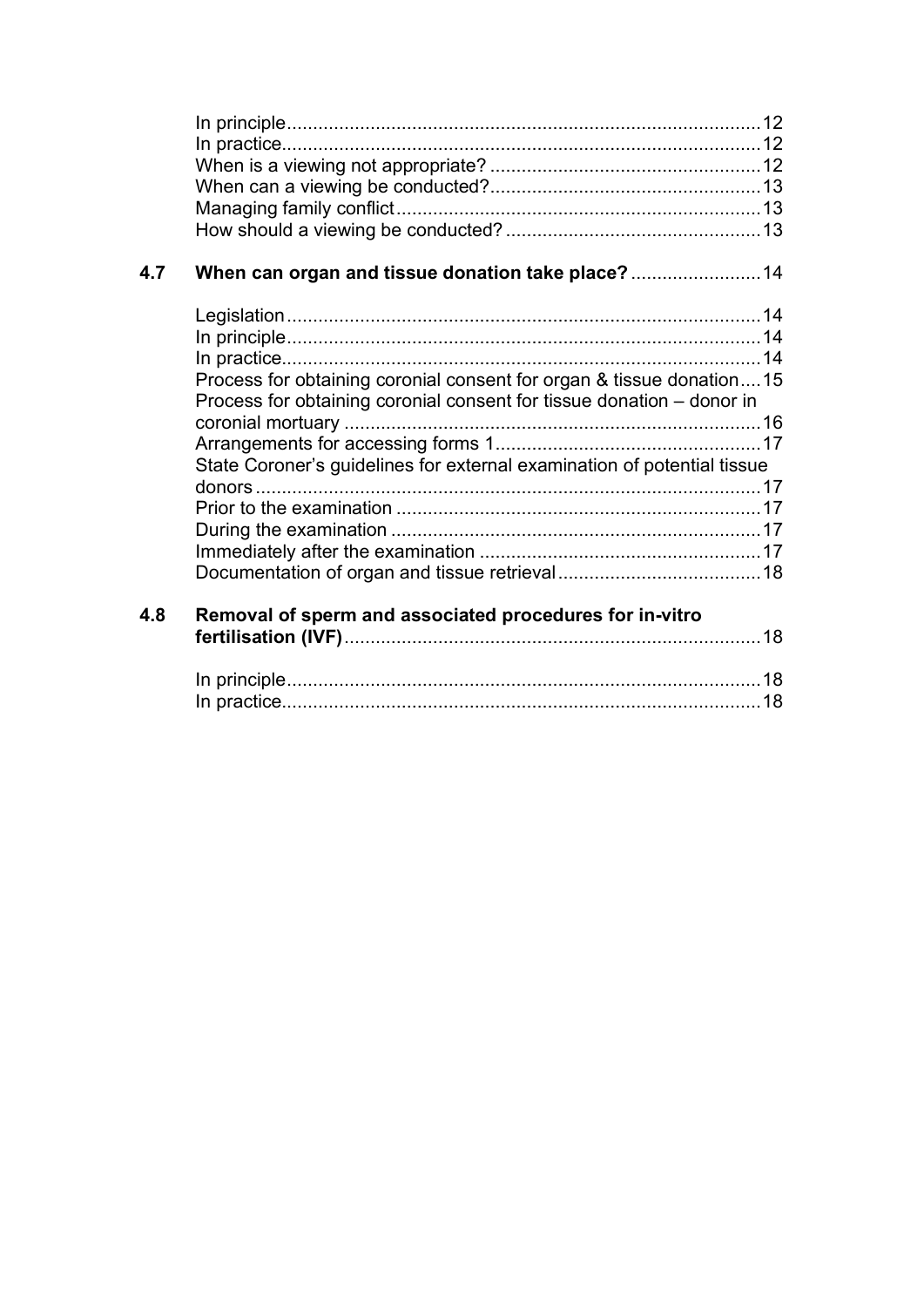## <span id="page-2-0"></span>**4.1 Introduction**

Coronial involvement in the early aftermath of a person's death can be very disempowering for families. They have virtually no control over the body once the death is reported to the coroner, as the coroner takes control of the body until it is no longer needed for the investigation or the coroner stops investigating the death. Coroners can generally accommodate the therapeutic needs of grieving families to see the body or give effect to the deceased's wishes regarding organ and tissue donation without compromising the coronial investigation. It is essential for the body and the deceased person's family to be afforded dignity and respect during the early stages of the coronial process.

This Chapter provides guidance to first response officers and hospitals about when a body may be released directly to the family's funeral director. It explains how suspected indigenous burial remains should be dealt with. It explains the steps to be taken to preserve evidence when a reportable death occurs in a health care setting. It provides guidance to police and government undertakers about how bodies are to be prepared and transported for coronial purposes. Finally, it clarifies the coroner's role in relation to therapeutic viewings, administering religious or cultural rites and facilitating organ and tissue donation or sperm removal while the body remains under the coroner's control.

## <span id="page-2-1"></span>**4.2 Release to the family's funeral director from the place of death**

## <span id="page-2-2"></span>*Legislation*

Coroners Act Sections 12(2), 26(1) & (2)

## *In principle*

It is appropriate for a deceased person's body to be released directly to the family's funeral director where it is impracticable for the body to remain at the place of death pending either the issue of a cause of death certificate by a treating doctor or the outcome of a coroner's preliminary investigation.

## <span id="page-2-3"></span>*In practice*

## <span id="page-2-4"></span>*Guideline for first response officers attending an apparent natural causes death in the community*

Chapter 3.4 *Triaging apparent natural causes deaths at the initial reporting stage* provides guidance to first response officers when making enquiries to locate a treating doctor who may be willing to issue a cause of death certificate for an apparent natural causes death in the community.

If the attending officers form the view a cause of death certificate is likely to issue; and the death is not otherwise reportable, the officers should advise the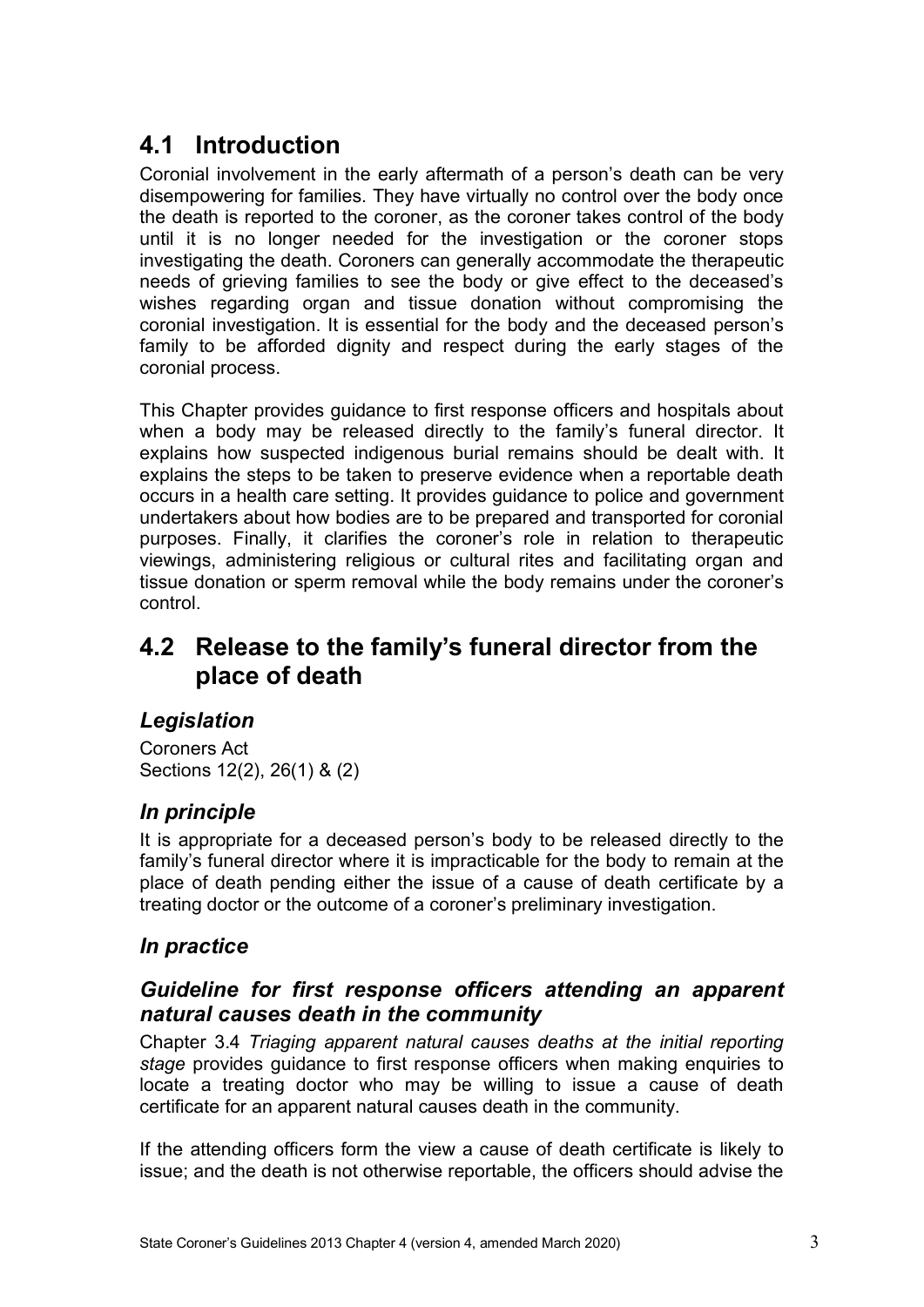family the matter is not a coronial matter and the family should contact a private funeral director to make any necessary arrangements.

The family should also be advised that it will be necessary for them or their funeral director to contact the deceased person's usual treating doctor to arrange to have a cause of death certificate issued. They should be advised that if a death certificate is not forthcoming the matter will become a coroner's case.

Queensland Ambulance Service (QAS) paramedics will usually have already attended and they should be asked to issue a life extinct certificate. If this has not happened the QAS should be called to attend and confirm that the apparently deceased person does not require emergency transportation to hospital. The first response officers should ensure that a life extinct certificate has issued before they depart the scene.

Officers should be alert to the possibility that because of advancing age, infirmity, an extreme grief reaction, or poverty on occasions the surviving family member(s) may not be competent to make the necessary arrangements. In such cases it may still be necessary to contact the government contracted funeral director to move the body to its premises so that an application under the Burials Assistance Scheme can be made or more capable relatives located.

#### **If the death for any reason appears suspicious or unnatural it should be discussed with the shift supervisor or district communications room supervisor.**

The officers who attend the scene should ensure the details of their attendance are entered on QPRIME in accordance with the QPRIME user guide.

#### <span id="page-3-0"></span>*If a cause of death certificate does not issue*

On occasion, even when the family indicates they had been expecting the death and/or a doctor indicates he or she will issue a cause of death certificate, one is subsequently not forthcoming.

If this occurs, the funeral director who has possession of the body and who is not authorised to prepare the body for a funeral until a death certificate is issued will contact the coroner who will direct police to treat the death as reportable. This will require police to engage the government contracted funeral director to transport the body from the family's funeral director's premises to the local government mortuary and to prepare a form 1.

The Detective Inspector, Assistant to the State Coroner, may be contacted on 07 3292 5900 should first response officers require any further assistance.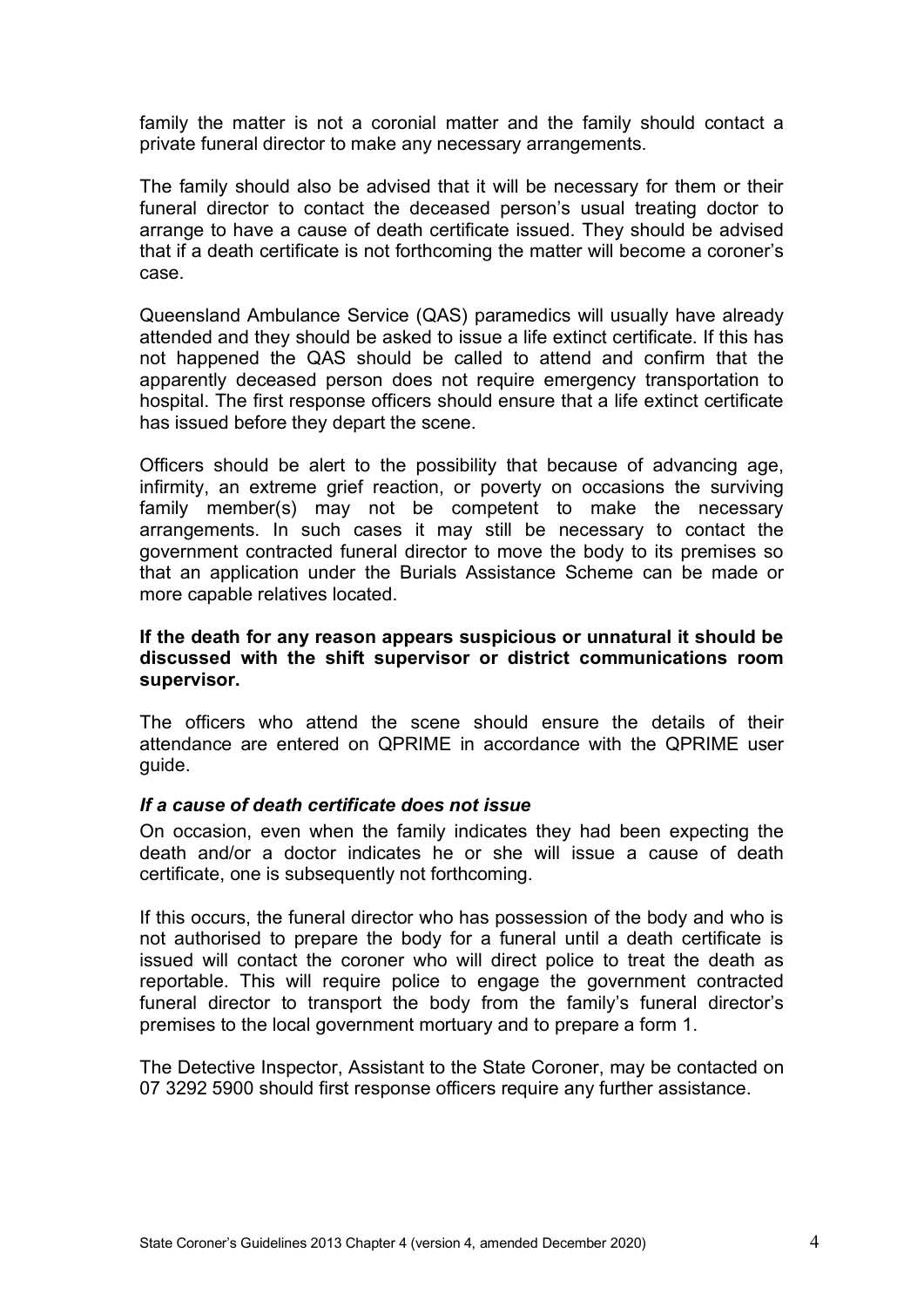## <span id="page-4-0"></span>*Guideline for coroners – arrangements for bodies when impracticable for body to remain at hospital or nursing home pending outcome of coroner's preliminary investigation*

Chapter 7.4 *Investigating health care related deaths* explains the process by which doctors and nursing homes can report a death directly to the coroner without involving police. This is generally initiated by a phone call to the coroner who will decide whether the death is reportable and if so, how it is to be reported.

For those deaths reportable by Form 1A (the death is reportable but it may be appropriate for the coroner to authorise the issue of a cause of death certificate without autopsy), the body should generally remain in the hospital mortuary until the coroner completes his or her preliminary investigation. This is in case the coroner decides further coronial investigation is required and the body needs to be transported to a coronial mortuary for autopsy. However, it is not always practicable for the body to remain on site - hospital mortuaries may be at capacity from time to time and nursing homes and small hospitals generally have no storage facilities. Nursing homes often report resident deaths after the body has been released to the family's funeral director.

When directing a nursing home or hospital to report a death via Form 1A in these cases, the coroner should clarify where the body is being held and if not released already, give permission for it to be released to the family's funeral director. The coroner should ask for the funeral director's contact details to be provided with the Form 1A so the coroner's staff can notify the funeral director as soon as practicable of the coroner's involvement. This ensures the body is not buried or cremated before the coroner's preliminary investigation is completed. It also ensures the coroner is informed of the timing of the family's preferred funeral arrangements which may be affected should the coroner require the body for further investigation.

Occasionally a death reported by Form 1A will require further investigation, including autopsy. Coroners should ask nursing homes and hospitals to advise families of this possibility at the time the death is reported so families can factor this into their funeral planning. Coroners should also be proactive in ensuring families and funeral directors are kept informed of the progress of the preliminary investigation, especially if an autopsy is likely. If an autopsy is required and the family is unable or unwilling to postpone funeral arrangements, it is generally acceptable for the funeral service to proceed and for the body to be transported from the funeral home for autopsy afterwards. Before giving permission for the service to proceed, coroners should seek advice from a forensic pathologist about whether delay occasioned by accommodating a funeral could compromise the autopsy.

## <span id="page-4-1"></span>**4.3 Dealing with possible indigenous burial remains**

## <span id="page-4-2"></span>*Legislation*

Coroners Act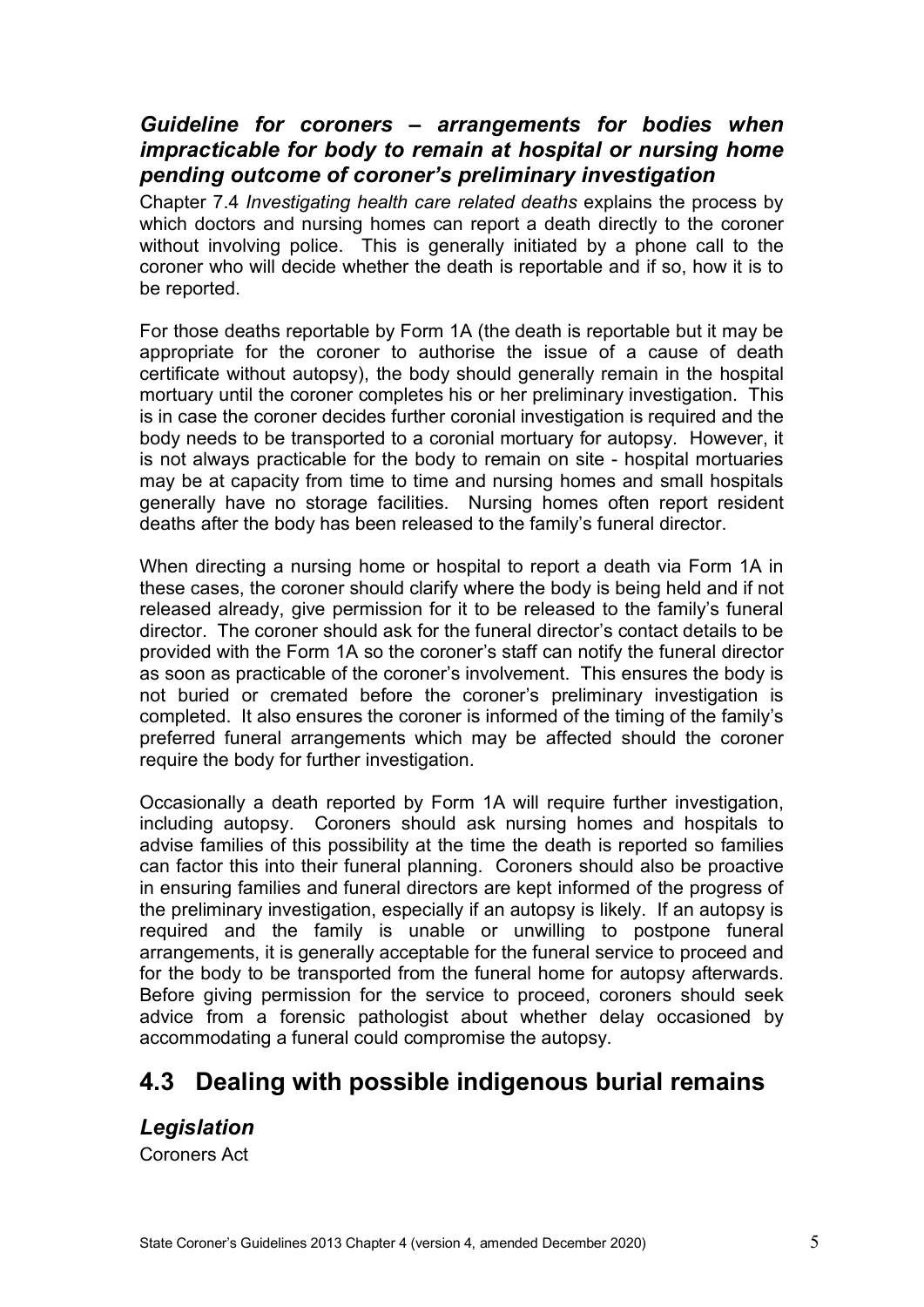Sections 12(2)(a), 14(3)(b), 26(2)(a), 'indigenous burial remains', 'traditional burial site'

*Aboriginal Cultural Heritage Act 2003*, 'Aboriginal human remains', Part 2, division 2 ss.15, 16, 17, 18

*Torres Strait Islander Cultural Heritage Act 2003*, 'Torres Strait Islander human remains', Part 2 division 2 ss.15, 16, 17, 18

## <span id="page-5-0"></span>*In principle*

Burials are highly significant to Aboriginal and Torres Strait islander people and interference with burial remains is of great cultural concern to their communities. When dealing with what may be indigenous burial remains, a balance must be struck between the need to ensure the death was not a homicide and the need to minimise unnecessary disturbance of indigenous burial remains.

As soon as it is established that remains are indigenous burial remains, the coronial investigation must cease and management of the remains should be transferred to officers from the Cultural Heritage Coordination Unit of the Department of Aboriginal and Torres Strait Islander and Multicultural Affairs and representatives of the traditional owners of the land where the remains were found.

## <span id="page-5-1"></span>*In practice*

The discovery of any skeletal remains must be reported to police in the first instance. The site is to be treated as a potential crime scene until the coroner is satisfied the death is not suspicious. The site must be secured but before it is disturbed by any forensic process, attending officers must first consider whether the remains could be indigenous burial remains. In doing so, police must have regard to section 8.5.15 of the QPS Operational Procedures Manual (OPM). The Cultural Heritage Coordination Unit has developed guidelines to assist police in identifying possible indigenous burial remains.<sup>[1](#page-5-2)</sup> These guidelines set out a range of physical signs that may indicate a site contains indigenous human remains, for example the location of the site, its proximity to carved or scarred trees or stone arrangements, the presence of grave artefacts, how the remains are positioned and their condition.

In all cases of possible criminal activity, scene preservation and forensic examination requirements will have priority.

However, once the possibility of criminal activity is excluded and it is thought the remains could be indigenous burial remains, attending police are to contact the Cultural Heritage Coordination Unit whose officers will attend the site as a matter of priority to help investigating officers determine the antiquity and ethnicity of the remains for the coroner's consideration. Attending police retain responsibility for the site at all times and may arrange for a second forensic expert opinion (either on site or by review of digital images) if

<span id="page-5-2"></span><sup>1</sup> *General Information for Police: Aboriginal and Torres Strait Islander Human Remains* [www.datsima.qld.gov.au/resources/atsis/people/indigenous-cultural-heritage/hr-general-info-police.pdf.](http://www.datsima.qld.gov.au/resources/atsis/people/indigenous-cultural-heritage/hr-general-info-police.pdf)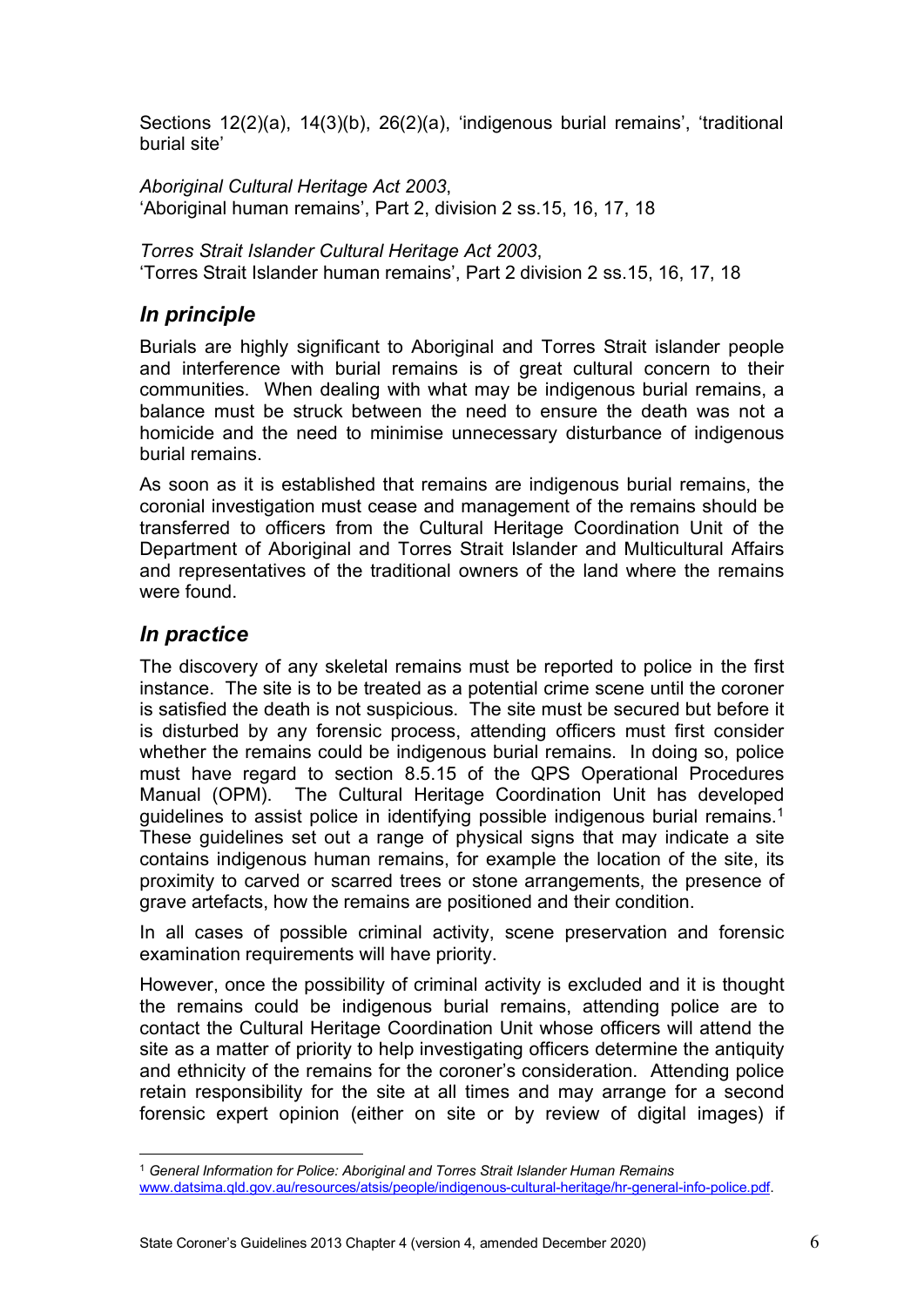necessary. Cultural Heritage Coordination Unit officers will liaise with Aboriginal or Torres Strait Islander elders at the appropriate time during this process.

The coroner's investigation must stop once the coroner is satisfied the remains are indigenous burial remains. Sometimes this confirmation can be made without having to remove the remains from the site. However, in cases where the on-site assessment is inconclusive, it will be necessary to transport the remains to a coronial mortuary for further specialist examination. In these cases the Cultural Heritage Coordination Unit officers may continue to advise and assist police with further site examination, evidence retrieval and controlled removal of the remains. Further specialist examination and analysis of the remains may involve input from forensic osteologists or physical anthropologists.

Once the coroner is satisfied the remains are indigenous burial remains, the Cultural Heritage Coordination Unit will take responsibility for liaison and reburial with the appropriate Aboriginal or Torres Strait Islander community. This guideline is to be read in conjunction with Chapter 6.2 *Release of bodies for burial or cremation* which explains the process by which indigenous burial remains are to be released.

These guidelines have been prepared with reference to the Cultural Heritage Coordination Unit publication *The Discovery, Handling and Management of Human Remains under the Provisions of the Aboriginal Cultural Heritage Act 2003 and Torres Strait Islander Cultural Heritage Act 2003[2](#page-6-2)*

## <span id="page-6-0"></span>**4.4 Preserving evidence when a health care related death occurs in a health care setting**

This section is intended to help health professionals and first response police officers decide what steps need to be taken to preserve evidence when a health care related death has occurred in a hospital or other health care facility. Staff and police should consider the factors listed below. If in doubt about any aspect, health care staff or police should consult with a coroner or forensic pathologist.

Violent or suspicious deaths that just happen to occur in a hospital should be treated in the same way as any other violent or suspicious death.

## <span id="page-6-1"></span>*In principle*

When deciding what interference with a death scene in a health care setting should occur and what instruments, equipment and specimens should be seized, those managing the facility and the investigators must try to balance three competing priorities:

- the forensic needs of the investigation,
- the need for the hospital or health care facility to continue to treat other patients or residents, and
- the sensitivities of the family and their need to have contact with the deceased in the least distressing condition.

<span id="page-6-2"></span><sup>2</sup> [www.datsima.qld.gov.au/resources/atsis/people/indigenous-cultural-heritage/hr-remains-guideline.pdf](http://www.datsima.qld.gov.au/resources/atsis/people/indigenous-cultural-heritage/hr-remains-guideline.pdf)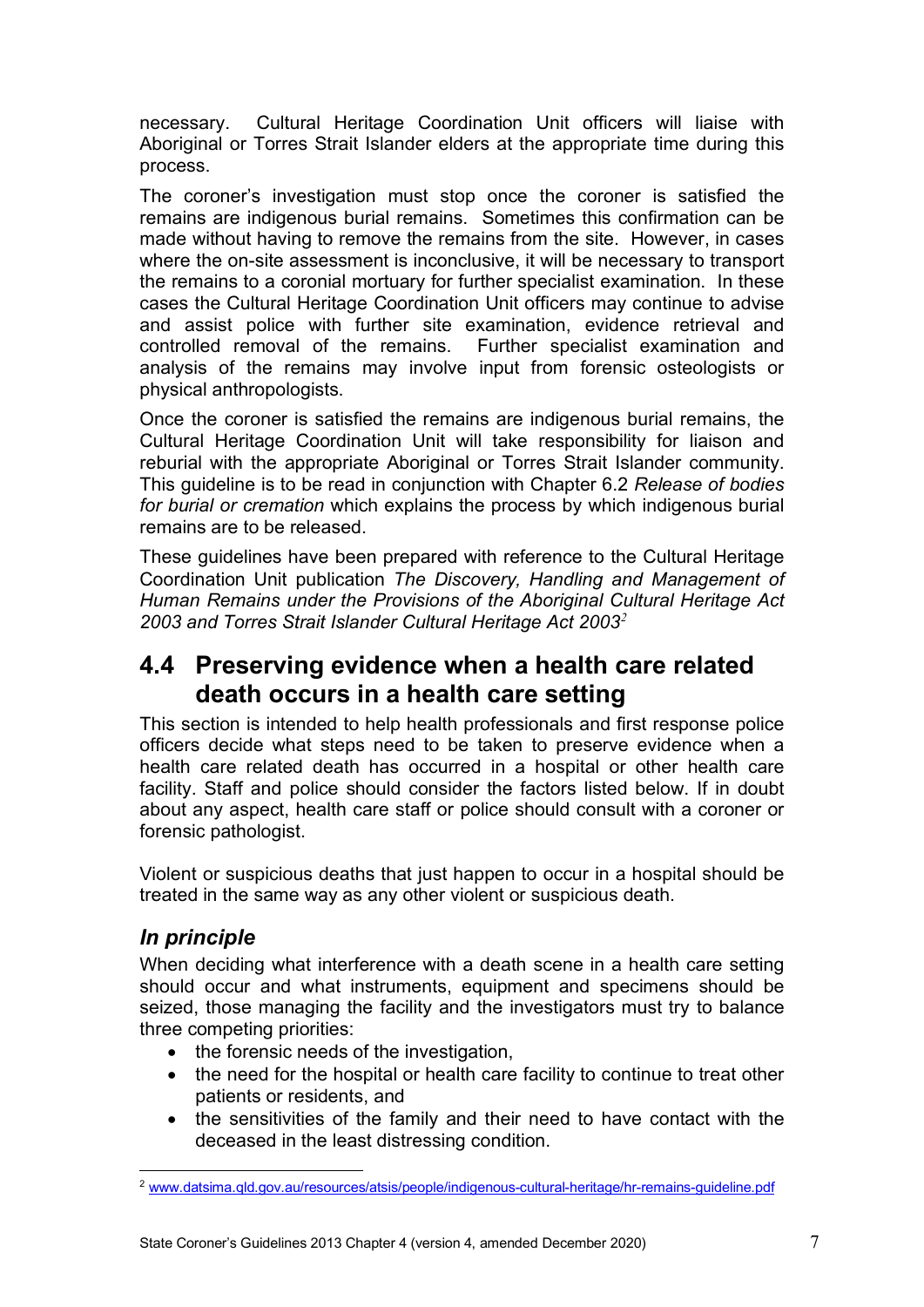The greater the likelihood that a crime has occurred or seriously deficient practice has contributed to the death, the greater the emphasis that must be given to the interests of the investigation. In these rare cases in which criminal or civil proceedings are likely, continuity of the chain of possession and strict proof of events leading to the death can justify an operating theatre or hospital ward being treated as a crime scene.

In most other cases, the needs of the facility to have free access to operating theatres etc should be given priority. In most cases, the cause of death and the factors that contributed to it can be established from witness statements, medical records and notes, instrument settings etc making the isolation of the scene unnecessary.

In all cases, the needs of the family to have contact with the deceased should be considered and the desirability of cleaning the body to make such viewing less traumatic should only be over ridden if the need to preserve evidence justifies it.

### <span id="page-7-0"></span>*In practice*

#### <span id="page-7-1"></span>**Preserving the death scene**

#### *(a) Scenes of homicides, etc resulting from an incident within a health care facility*

Scenes of death that involve, or may involve homicides, suspicious deaths, suicides or accidents **resulting from an incident within the facility itself should be preserved** for examination by police in exactly the same way as if the death had occurred in the general community.

Careful scene preservation is in the best interest of the health facility. For example, thorough and independent scene examination in a suicide may deflect unjustified criticism of a psychiatric unit.

As in the community, if the patient has been removed elsewhere for treatment and dies, or is likely to die, the scene of the incident (not the scene of death) should be preserved for examination.

#### *(b) Scenes of 'adverse health events'*

Deaths from "adverse health events" are rarely of sufficient complexity to warrant preservation of the scene for examination by police or other experts. The key question is whether examination of an intact scene might help understand what happened.

**In most reportable deaths that occur in health care settings, scene preservation is unnecessary** and undesirable because of disruption to the health facility. For example, operating theatres in which deaths have occurred generally do *not* require preservation for inspection by police.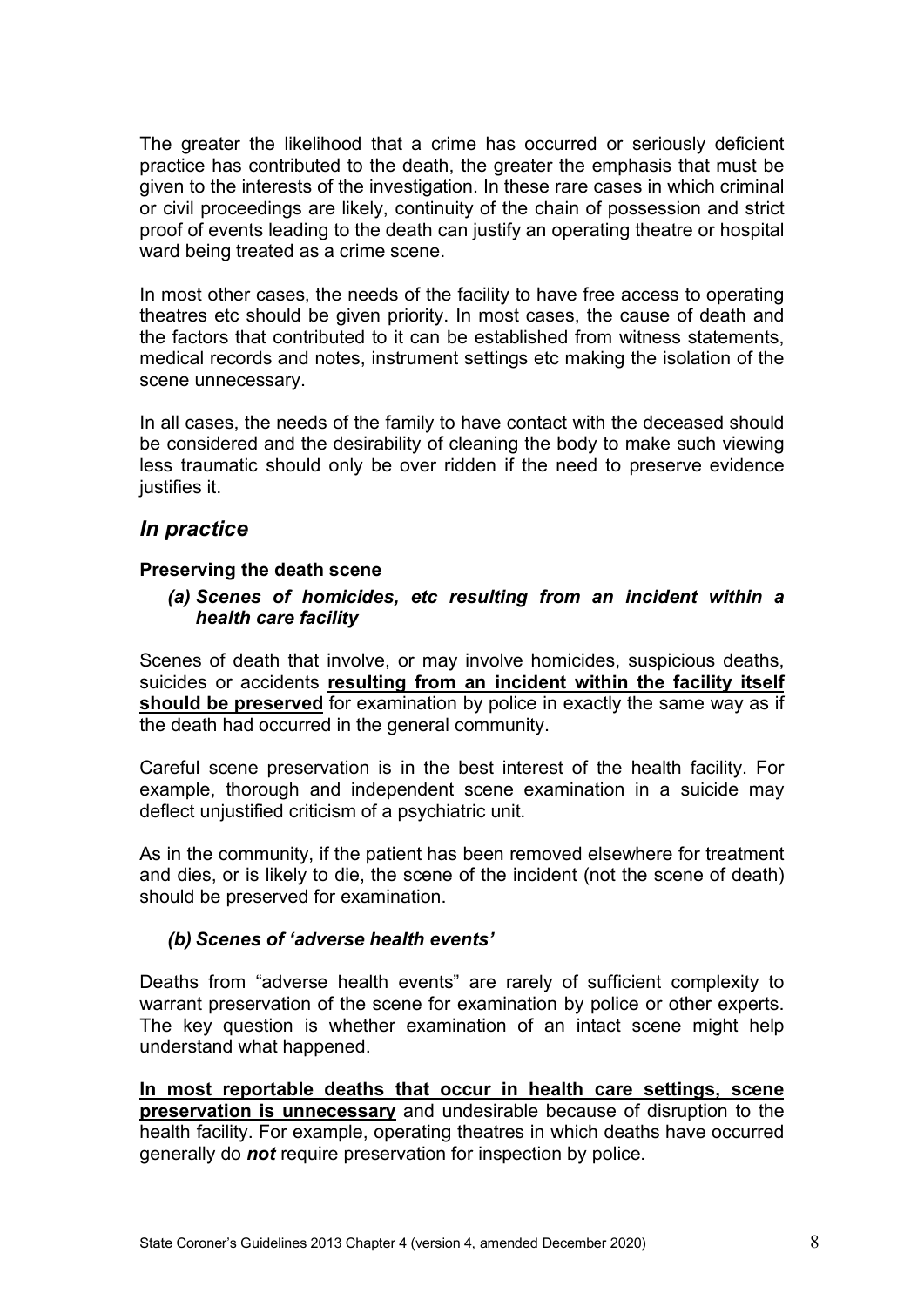However, medical equipment at (or from) the scene must be preserved for independent examination if this may help understand the cause or circumstances of a reportable death. Medical equipment still attached to the body raises special issues and is considered next.

#### <span id="page-8-0"></span>**Preserving medical equipment attached to the body**

This includes items entering the body (e.g. canulae, lines, ET and NG tubes, catheters, drains) and devices attached to these (e.g. drip bags, syringes, drain bottles and bags, urine bags).

**The general rule is that medical equipment attached to the body must remain in place for the pathologist to examine as part of the autopsy** whenever a deceased has been undergoing medical or surgical treatment at the time of death, regardless of the health care setting.

The reason is that, even though such items are often irrelevant to the investigation, it is difficult to predict which will be needed and in which cases. Generally, it is just as easy for items to be described, removed, examined where necessary, and discarded in the mortuary as elsewhere.

Exceptions can be made to the general rule – if removal is documented in the medical records (a sketch is useful), or in a report to the coroner and pathologist **AND** if justified by the following:

- to attempt resuscitation or other medical treatment **this is always an over-riding priority**
- to make the body safe to handle (e.g. removal of a needle)
- to meet the request of a family member wishing to view the deceased before autopsy without sightly equipment such as an NG tube or airway, unless a problem such as incorrect positioning may have contributed to death in which case the tube should be left in place.

The following questions should be considered before removing equipment, ideally in consultation with the coroner or an independent professional (e.g. senior nurse, anaesthetist or forensic pathologist):

- could the item itself have caused or contributed to death e.g. ET tube in the oesophagus, infusion pump delivering medication incorrectly?
- what are the alternatives to complete removal e.g. defer viewing until after autopsy when the deceased may be more presentable anyway or cut an NG or ET tube just inside the body leaving the tip in situ?
- could independent examination of the equipment, either in situ or after removal, assist the investigation e.g. to document the settings, or check for faults?

#### <span id="page-8-1"></span>**Preservation of other evidence in a health care setting**

#### *(a) Preserving clothing and jewellery*

Examination of clothing and sometimes jewellery can assist the pathologist and police reconstruct events e.g. by inspecting knife or bullet holes. Clothing removed to allow resuscitation should be placed in a bag accompanying the body to the mortuary. Jewellery and other valuables removed at the health facility should be documented and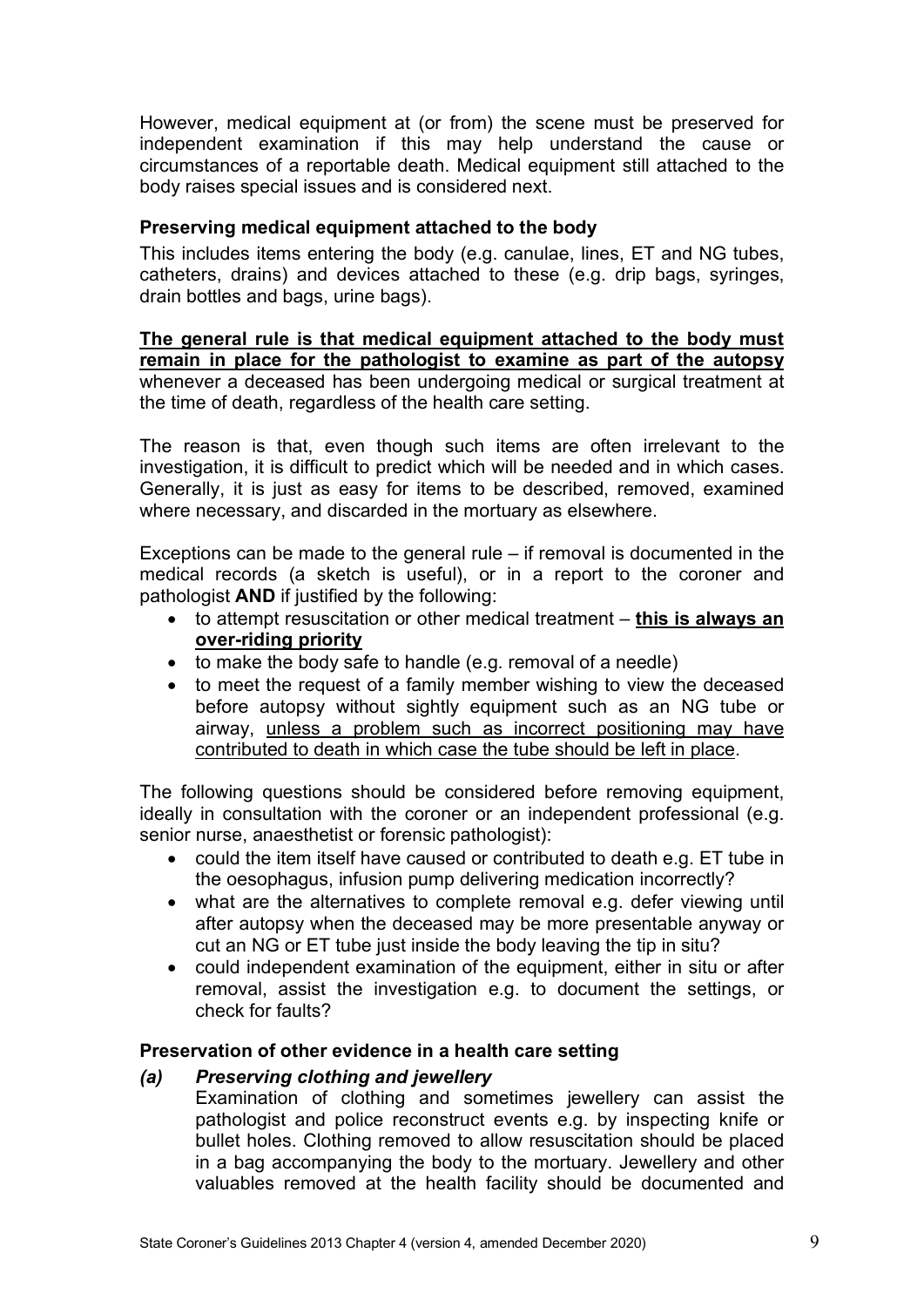returned to the family in accordance with the facility's own procedures. However, in homicides, suspicious deaths and deaths in custody, items still on the body at the time of death should be left in situ for examination in the mortuary.

### *(b) Preserving other non-medical items attached to the body*

Items such as a noose used for self-inflicted hanging or a knife still protruding from the body should be preserved in situ wherever possible. If removed to allow medical treatment or for safety reasons, the items should be documented in the medical records and preserved separately for the police and pathologist to examine e.g. in a bag accompanying the body.

#### *(c) Preserving trace evidence, blood stains, etc on the body*

Generally, vital resuscitation attempts irretrievably contaminate any trace evidence on the body, especially on the face. Cleaning the face to allow viewing by the family is therefore usually permissible. In alleged sexual assaults, however, the genital area should not be disturbed prior to forensic examination. Consult the coroner or a forensic pathologist if in doubt.

#### *(d) Preserving injuries*

Although medical treatment is always a priority, injuries possibly due to an assault should ideally be preserved intact for the pathologist to examine. For example, examination of penetrating injuries (e.g. knife and firearm wounds) is critical to the reconstruction of events, and surgical incisions should avoid such wounds where possible.

#### *(e) Preserving pathology samples to assist the coroner's investigation*

Some pathology samples may need to be preserved for transfer to the forensic pathologist, toxicologist or other expert for separate examination. Examples include blood (or other samples) taken at the time of hospital admission as these may offer the best evidence of intoxication with alcohol, drugs or poisons at the time of an incident, and anatomical pathology specimens relevant to the autopsy such as an excised bullet wound, traumatically ruptured spleen, or placenta in a peri natal death. Admission samples should never be disposed of in cases where there is any real likelihood that the patient may die.

#### *(f) Take blood samples when adverse reaction to anaesthetics or drugs may be involved*

Deaths that may be due to an anaphylactic reaction or other form of hypersensitivity to a drug, anaesthetic or any other agent are reportable. In such cases, blood should be taken from the body for testing within 4four hours of death for tryptase and any other testing that may shed light on the cause of death. Police should therefore immediately contact the coroner to obtain consent for this to happen. The blood should then be stored in clean glass vials and refrigerated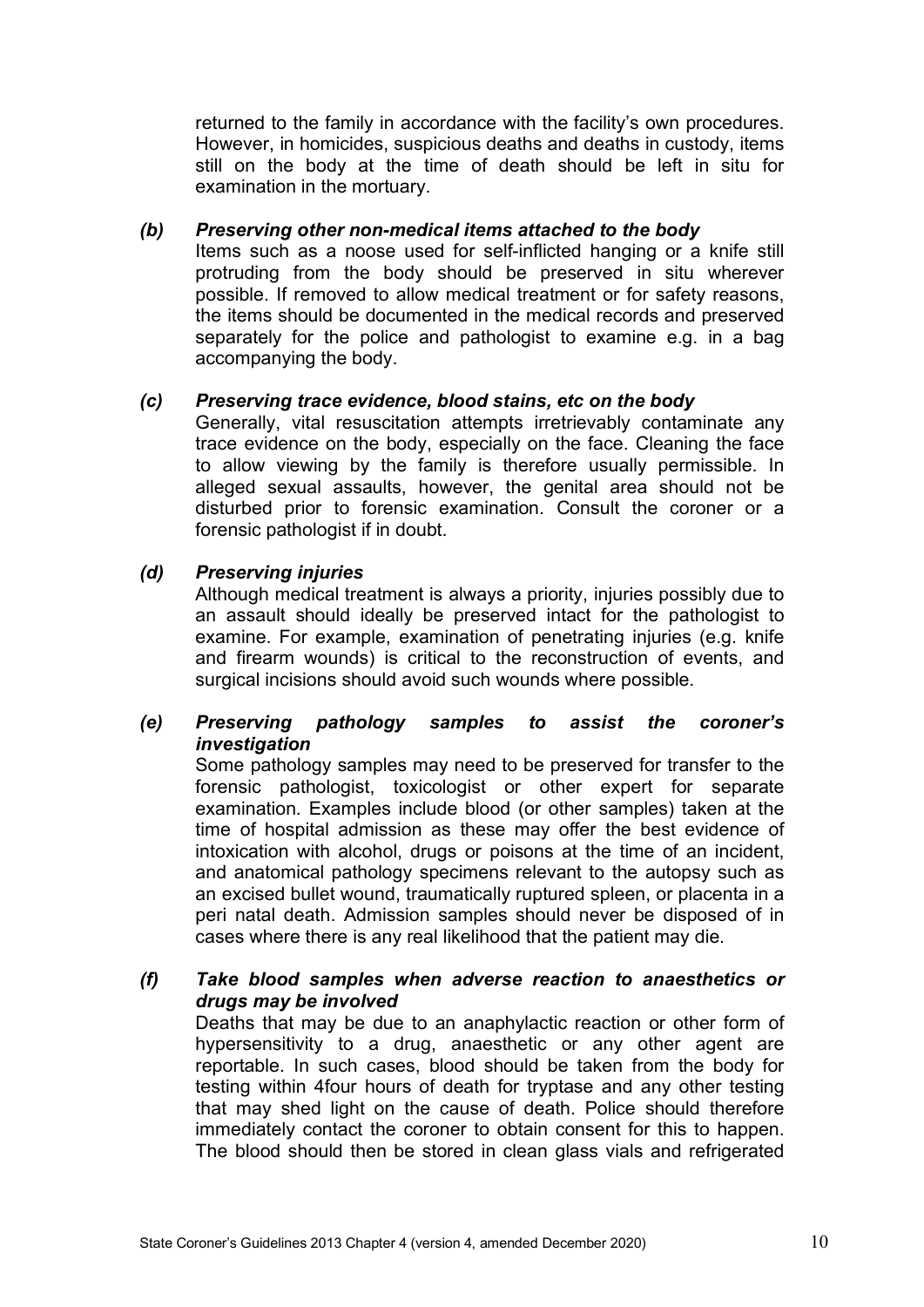immediately. The Form 1 Police Report of a Death to the Coroner should note the location of these samples.

## <span id="page-10-0"></span>**4.5 How should bodies and hospital records be transported to the mortuary?**

## <span id="page-10-1"></span>*Legislation*

Coroners Act Section 18

*Hospitals and Health Boards Act 2011* Section 157

## <span id="page-10-2"></span>*In principle*

A deceased person's body is perhaps one of the most important items of evidence from a death scene.<sup>3</sup> While it is important for the body to be managed in way that minimises the risk of diminishing its forensic value, it must be treated with dignity at all times while being examined at the scene, prepared for transportation and transported to the mortuary.

## <span id="page-10-3"></span>*In practice*

### <span id="page-10-4"></span>**Transportation of bodies**

Bodies can only be transported to designated mortuaries by government contracted undertakers acting under direction from police or the coroner.

Attending police are required to act under the Police Powers and Responsibilities Act and section 8.4 of the Queensland Police Service Operational Procedures Manual (OPM) when attending a death scene and arranging for the body to be transported.<sup>4</sup>

Occasionally families may wish to observe cultural or religious rites before the body is removed from the scene. Coroners should allow this to occur for nonsuspicious deaths once the scene has been forensically examined, provided the ritual does not involve physical contact with or contamination of the body. Care needs to be taken to ensure these observances do not unduly delay transportation and consequently it is reasonable to impose timeframes on when and for how long the ritual can be performed.

Government undertakers must comply with any direction given by attending police or the coroner and must observe the requirements of the commercial arrangement under which they are contracted to transport bodies for coronial purposes.

<span id="page-10-5"></span><sup>3</sup> Freckleton, I & Ranson, D *Death Investigation and the Coroner's Inquest* 2006, p.221

<span id="page-10-6"></span><sup>4</sup> See particularly section 8.4.4 Pre-mortuary procedures and removal of bodies from scene and 8.4.22 Funeral directors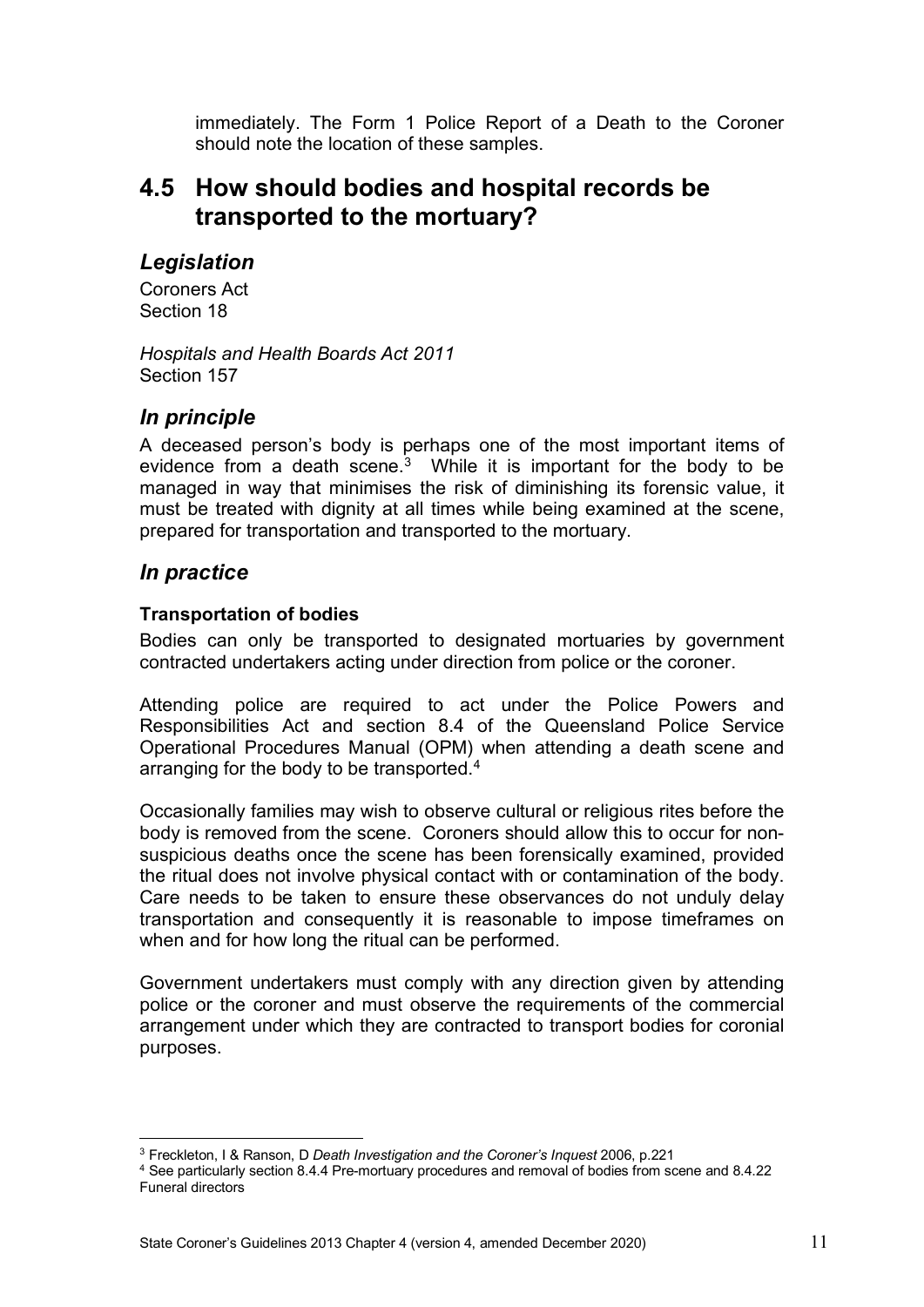### <span id="page-11-0"></span>**Transportation of hospital records with the body**

Since 2010, the Queensland Police Service has used sealed body bags to transport bodies for coronial purposes. This alleviates the need for police to escort the body to the mortuary to lodge non-suspicious deaths. It is recognised that many health and aged care facilities are moving to electronic medical record systems. Coronial mortuaries have access to the Department of Health electronic medical record system and other clinical databases. However, there are some facilities which still maintain paper-based patient/client records. When a death occurs at a hospital, it is desirable for any of the deceased's paper-based hospital records to be transported with the body. While it is preferred that the original records be made available at this time, it may not always be possible for copies to be made by the hospital before attending police leave the hospital. Consequently, it is acceptable for hospital staff to:

- (a) give the paper-based medical records to attending police who will arrange for the government undertaker to deliver the records to the mortuary with the body; or
- (b) if the records can not be downloaded or copied prior to the attending police officers' departure from the hospital, give the records to the government undertaker so they can be transported with the body; or
- (c) if the records can not be downloaded or copied prior to the government undertaker's departure from the hospital, courier the records to the mortuary as soon as practicable.

These arrangements are consistent with the operation of section 157 of the *Hospitals and Health Boards Act 2011*.

## <span id="page-11-1"></span>**4.6 When can families view the body prior to release from a coronial mortuary?**

## <span id="page-11-2"></span>*In principle*

It is well recognised there are significant benefits for bereaved families who have the opportunity to view their loved one's body. Viewing the body helps the bereaved start the process of mourning by satisfying themselves of the reality of the situation. In the coronial context, it also helps ameliorate the disempowering effect of the body remaining out of the family's control during the early stages of the coroner's investigation. While ensuring the integrity of the coroner's investigation is paramount, families should generally not be prevented from view the body at a coronial mortuary unless the death is suspicious or the condition of the body could place the family at risk of emotional distress or trauma.

### <span id="page-11-3"></span>*In practice*

Arrangements for formal identification viewings are dealt with in Chapter 8 of these guidelines and section 8.5.5 of the QPS OPMs.

#### <span id="page-11-4"></span>**When is a viewing not appropriate?**

Viewings may not be appropriate when the body has been assessed as not visually identifiable, for example due to the extent of traumatic injury or postmortem changes. Coronial mortuaries do not provide cosmetic reconstruction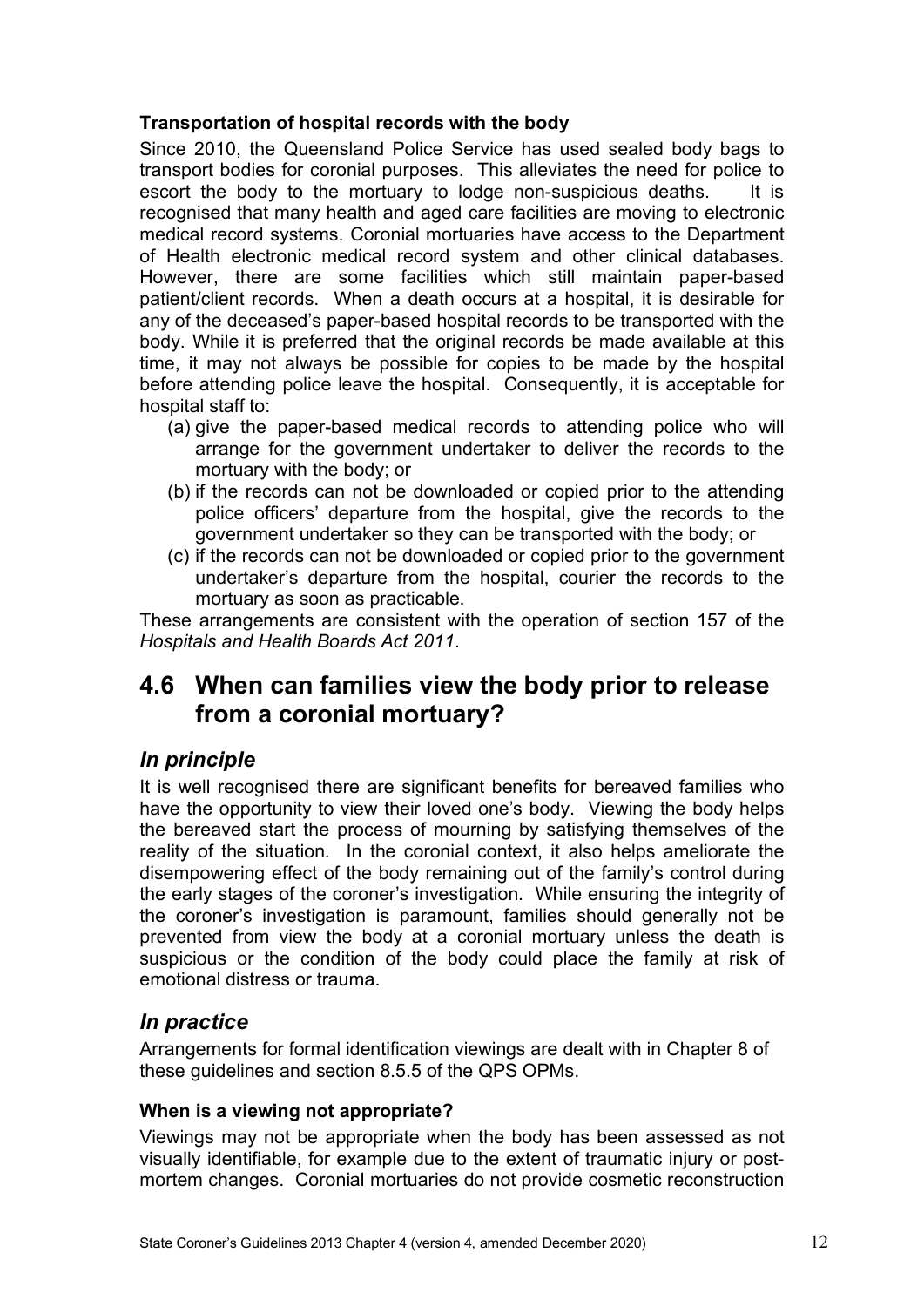as this is done by funeral directors for funeral home viewings. In these cases, the family is to be advised the viewing is neither possible nor recommended because of the risk of psychological injury due to the body's condition, and should be referred to their funeral director for advice about what may be possible at the funeral home.

Infection risk doesn't necessarily prevent a viewing. Advice should be sought from the case pathologist about whether and if so how this risk can be managed to facilitate a viewing.

#### <span id="page-12-0"></span>**When can a viewing be conducted?**

Family requests for viewings will generally be made through coronial counsellors or hospital social workers.

Before arranging a viewing, the counsellor or social worker should first inspect the body and clarify with the case pathologist or the coroner whether the death is suspicious and whether there is a risk of infection.

It may be preferable for viewings to be conducted after the autopsy because the body's appearance will be more suitable for viewing as it will have been cleaned and carefully sutured. However, these guidelines recognise there can be reasons for the family to view the body before the autopsy is performed. Families may wish to view the body before the autopsy for religious or cultural reasons, due limited family availability to attend a viewing or before the body is transported from a local mortuary to a coronial mortuary in another region for autopsy.

There is generally no need for counsellors or hospital social workers to seek coronial permission to arrange a therapeutic viewing unless there is a family dispute about who can see the body.

<span id="page-12-1"></span>Viewings will not be permitted before autopsy if the death is suspicious.

#### **Managing family conflict**

Death often exacerbates pre-existing family tensions. This can result in dispute between family members about who should be allowed to view the body. Where these disputes arise, the counsellor or social worker should seek direction from the coroner before arranging the viewing. The coroner is to have regard to the family member hierarchy established by the Coroners Act and seek advice from the counsellor or social worker about reasonable ways in which the viewing could be conducted to meet the family's competing emotional needs, for example, whether it is feasible to schedule separate viewings.

#### <span id="page-12-2"></span>**How should a viewing be conducted?**

Viewings should only be conducted by coronial counsellors or hospital social workers or nurses practising in emergency, intensive care and perinatal wards. These professionals are trained to provide support to bereaved families. Viewings are not be conducted by mortuary or ward staff.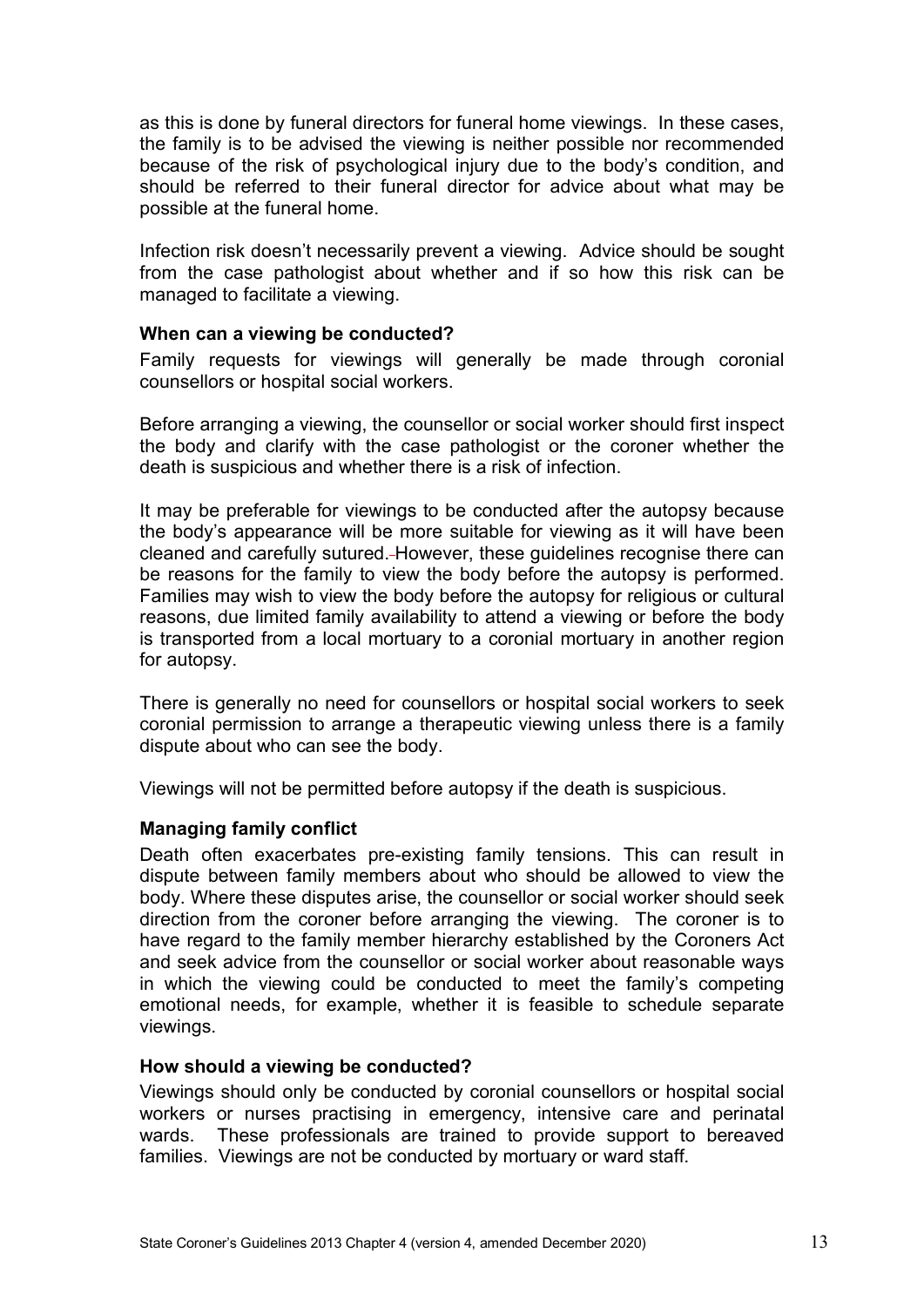It is reasonable to impose a time limit on a viewing as families can find the process of leaving the body extremely difficult. Forty-five minutes is the recommended duration, though experience has shown many viewings do not take this long.

Children are not to attend a viewing without both an adult support person and a coronial counsellor or social worker present.

Families will generally be permitted to view, touch and hold the body, undertake memory making (such as hand and foot prints, taking locks of hair), dress the body or perform religious, cultural or social rituals that do not interfere with the body and provided the ritual is not unduly disruptive to the mortuary environment. For non-suspicious deaths, there is no need for the viewing to be supervised by police.

## <span id="page-13-0"></span>**4.7 When can organ and tissue donation take place?**

## <span id="page-13-1"></span>*Legislation*

Coroners Act Sections 18A, 54AA

*Transplantation and Anatomy Act 1979* Sections 22, 24, 25, 'tissue'

## <span id="page-13-2"></span>*In principle*

The mere fact a person's death is reportable does not preclude whole organ or tissue donation. Rather, over 50% of Australian donors are coroner's cases. Provided coroners are satisfied the retrieval won't compromise their investigation or the prosecution of any criminal charges that may be laid in respect of the death, there is no reason for coroners to withhold consent to organ and tissue retrieval. Facilitating organ and tissue donation is consistent with the coronial system's focus on respecting the wishes of the deceased and their families to the greatest extent possible, and pursuing public benefit from sudden death investigation.

## <span id="page-13-3"></span>*In practice*

The retrieval of organs and tissue for transplantation and other medical and scientific purposes is regulated by Part 3 of the *Transplantation and Anatomy Act 1979*. When a person's death is reportable under the Coroners Act, coronial consent is required before retrieval can proceed.

*Whole organs -* most organ donations occur when a person is declared 'brain dead' (when the brain is so badly damaged that it permanently stops functioning, usually because of bleeding in the brain, a stroke, infection or severe head injury). Organ donation may also be possible in much more limited conditions after cardiac death (after a person's heart has stopped beating). Commonly retrieved organs include the heart, lungs, liver, kidneys and pancreas. To remain viable, organs must be retrieved within up to 12 hours after the death, depending on the organ to be donated. Obviously the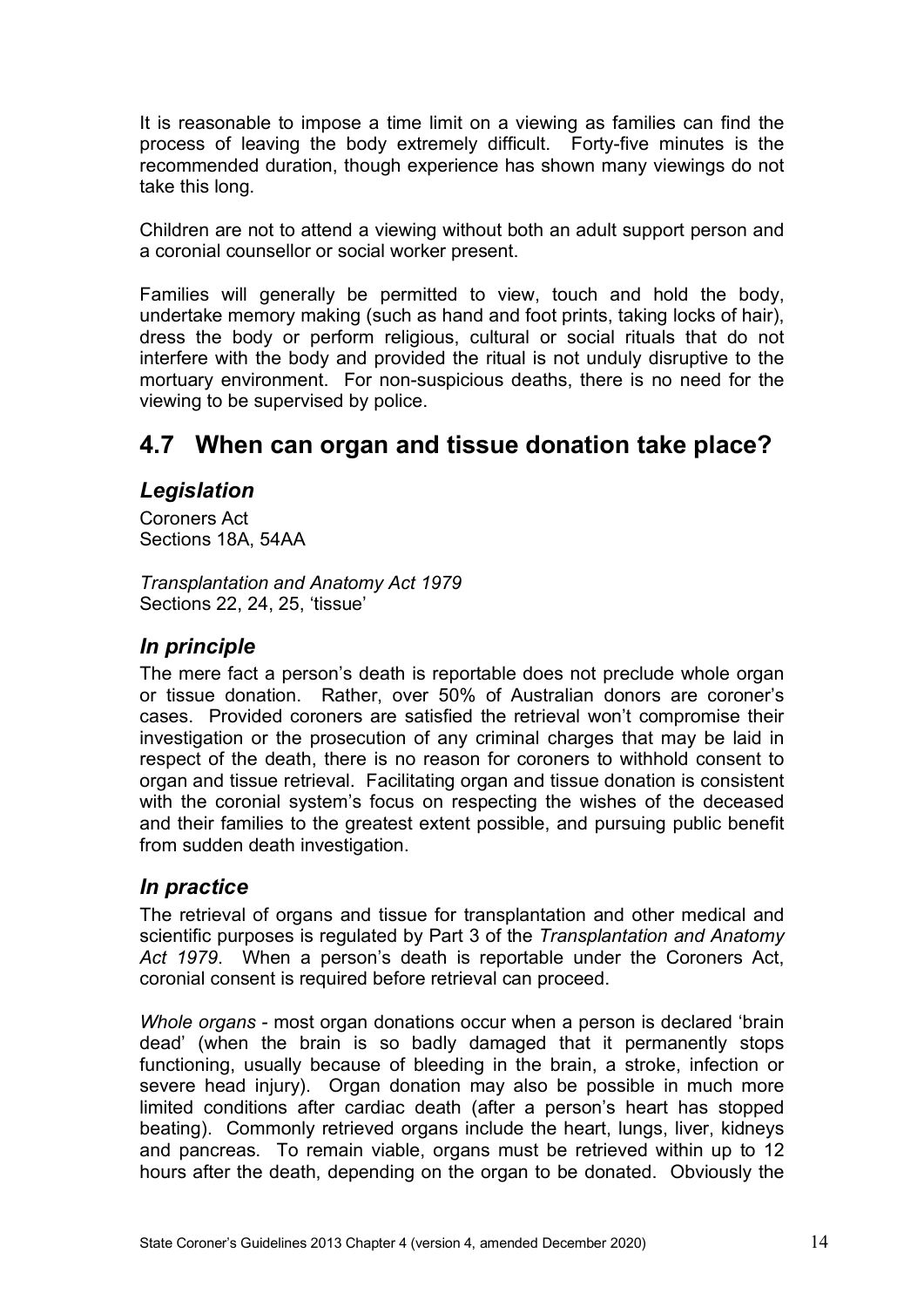retrieval must be performed in hospital and if the donor's death is reportable, before a coronial autopsy is performed.

*Tissue* - tissue donation may be possible after brain death or cardiac death. Commonly retrieved tissues are bone and musculoskeletal tissue, heart valve and pericardium, corneas and skin. The timeframe for tissue retrieval is within 24 hours after death, depending on the tissue to be donated. Tissue retrieval occurs mainly in major cities where tissue banks are found as regional mortuaries are not equipped to undertake tissue donation. If the donor's death is reportable and an autopsy may be necessary, this means retrieval usually occurs at the QHFSS mortuary in Brisbane.

The DonateLife website contains very useful general information about the organ and tissue donation process.[5](#page-14-1)

## <span id="page-14-0"></span>**Process for obtaining coronial consent for organ & tissue donation**

If a potential organ donor's death is or may be reportable and an autopsy is likely, the treating intensivist or DonateLife donor coordinator will first discuss the case with the duty pathologist who will advise whether organ retrieval could compromise an autopsy. Depending on the circumstances of the death, it may be only certain organs need to be retained for forensic examination but others can be made available for donation. If the death is suspicious, input will also be sought from the investigating officer about whether organ retrieval could compromise a criminal prosecution. The treating intensivist or DonateLife donor coordinator will then contact the coroner to seek verbal consent for organ donation to proceed. Coronial consent should be given in all cases where the coroner is satisfied the retrieval will not hinder either the coronial investigation or a criminal prosecution. The coroner's consent is then documented under the *Transplantation & Anatomy Act 1979* as soon as practicable.

Forensic pathologists are available to provide on-site advice to the retrieval team during the retrieval if necessary.

If the coroner considers an autopsy is not necessary and the death is more appropriately dealt with by a Form 1A investigation, the coroner must expedite his or her consideration of the matter so as not to jeopardise organ and tissue retrieval timeframes.

#### **Management of body following organ retrieval in hospital**

Following retrieval, the body may be moved from the operating theatre to an appropriate bedspace or, if the family has already left the hospital, to the hospital mortuary without a police attendance or escort.

For non-suspicious deaths, families may spend time with the body and will generally be permitted to touch and hold the body, undertake memory making (such as hand and foot prints, taking locks of hair), dress the body or perform

<span id="page-14-1"></span><sup>5</sup> [www.donatelife.gov.au](http://www.donatelife.gov.au/)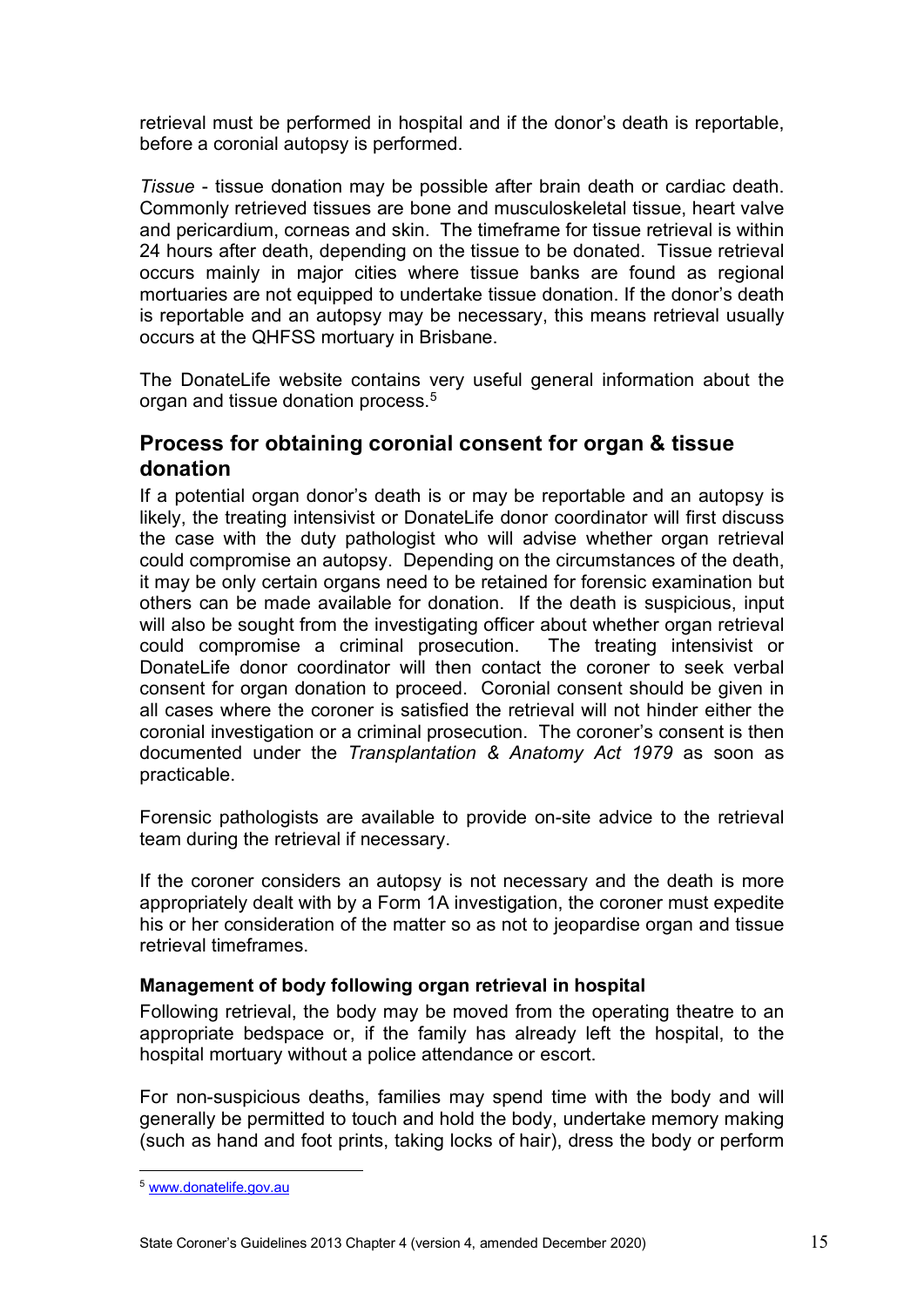religious, cultural or social rituals that do not interfere with the body. There is no requirement for this to be supervised by police. However, if there is a family dispute about who may view the body, the donor coordinators and/or social workers must first consult with the coroner who will consider the situation with reference to the matters outlined in section 4.6 above. Once the family has finished spending time with the body, the body may be moved to the hospital mortuary without a police attendance or escort.

Post-retrieval viewings will not be permitted for suspicious deaths. A suspicious death is one where at the time of organ retrieval, police are investigating the death as suspicious, regardless of whether there is a known suspect or not or whether charges have been laid in respect of the death. However, in the event police are not already in attendance at the hospital, the body may be moved from the operating theatre to the hospital mortuary without a police escort. There is no need for members of the treating team or the donor coordinators who complete the donor identification to remain at the hospital pending the police attendance.

## <span id="page-15-0"></span>**Process for obtaining coronial consent for tissue donation – donor in coronial mortuary**

Amendments to the Coroners Act which came into effect on 2 November 2009 enable persons acting on behalf of prescribed tissue banks to access Forms 1 and to conduct external examinations of deceased bodies in mortuaries to assess their suitability for tissue donation on a standing or ongoing basis rather than needing to seek the consent of the investigating coroner on a case by case basis as was required before the amendments.

In order to maximise opportunities for tissue retrieval, the State Coroner has entered into arrangements under s.54AA of the Act with the Queensland Bone Bank, the Queensland Eye Bank, the Queensland Heart Valve Bank and the Queensland Skin Bank to provide tissue bank staff with access to information from the Form 1 (Police report of a death to the coroner) and perform an external examination of the body in order to assess donor suitability before the family and the coroner is approached for consent to retrieval.

Access to the Forms 1 must be in accordance with these arrangements and the examinations must comply with guidelines issued by the State Coroner under s. 18A.

These are the arrangements and guidelines under which the Queensland Health owned prescribed tissue banks (Queensland Bone Bank, Queensland Eye Bank, Queensland Heart Valve Bank and Queensland Skin Bank) and their staff or persons acting for the prescribed tissue banks including Coronial Nurse Coordinators at Queensland Health Forensic and Scientific Services and staff members of Queenslanders Donate (hereafter all referred to as 'tissue bank staff members' will be authorised to access Forms 1 at the QHFSS mortuary at Coopers Plains, and the Gold Coast, Nambour and Toowoomba Hospital mortuaries and undertake external examinations of the bodies of potential donors.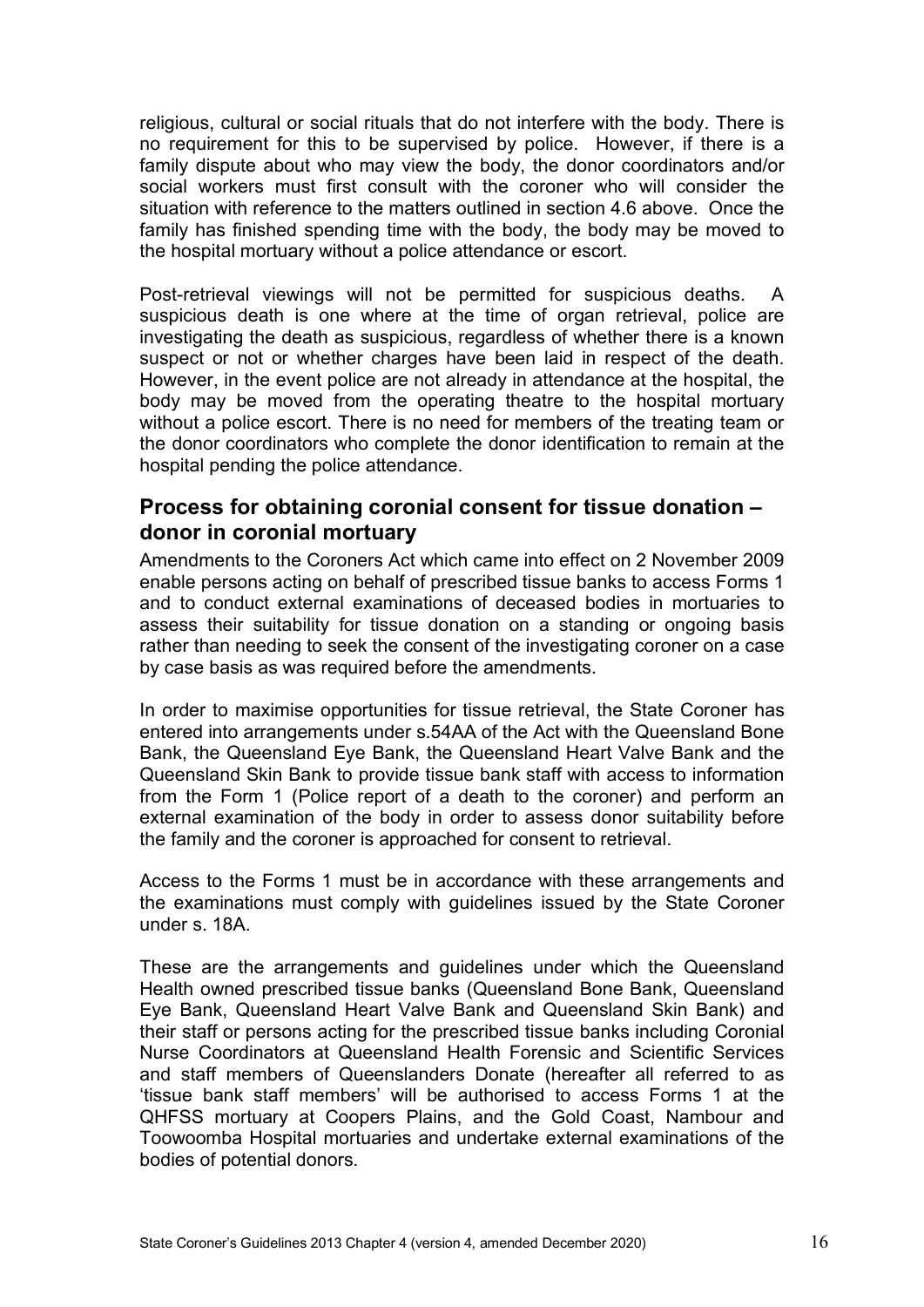### <span id="page-16-0"></span>**Arrangements for accessing forms 1**

Tissue bank staff members may access the front page of all Forms 1 to ascertain the type of death and the date of birth of the deceased. In cases where the Form 1 indicates the death is suspicious or is a death in custody or the deceased is less than two years old, no further inspection of the Form 1 is authorised without the consent of the investigating coroner.

In all other cases the form can be inspected to ascertain the other matters set out in s. 54AA(1)(c)-(f), namely a brief description of the circumstances of the death; the deceased person's previous medical information; and the name and contact details of the deceased person's available next of kin.

Tissue bank staff members may access the Forms 1 from AUSLAB or from police or mortuary staff when the body is lodged at the mortuary or from the coroner's office.

#### <span id="page-16-1"></span>**State Coroner's guidelines for external examination of potential tissue donors**

In cases where, as a result of inspecting the relevant Form 1, a tissue bank staff member concludes the deceased person may be a suitable tissue donor and the staff member wishes to undertake an external examination of the body to further asses its suitability, the staff member must comply with the following guidelines:

#### <span id="page-16-2"></span>**Prior to the examination**

- 1. The Australian Organ Donor Register must be checked to confirm the deceased did not object to donating tissue.
- 2. The deceased must meet the basic donor selection criteria of the prescribed tissue bank (e.g. time since death, age).
- 3. Agreement must be obtained from the case pathologist or on-call pathologist.
- 4. The deceased must have been formally identified, unless visual identification is imminent and may provide an opportunity to seek family consent.
- 5. The identity of the deceased must be confirmed by comparing the details on the mortuary tag with the case documentation.

#### <span id="page-16-3"></span>**During the examination**

- 6. The dignity of the deceased person must be respected and maintained.
- 7. Interference with the body must be kept to a minimum.
- 8. The body should not be altered in any way or undergo any invasive process.
- 9. Items attached to the body (e.g. a noose, IV lines) must not be altered or removed without the pathologist's approval.

#### <span id="page-16-4"></span>**Immediately after the examination**

10. The examination details must be recorded on a Queensland Health approved form, highlighting any abnormalities, especially any of forensic or coronial relevance.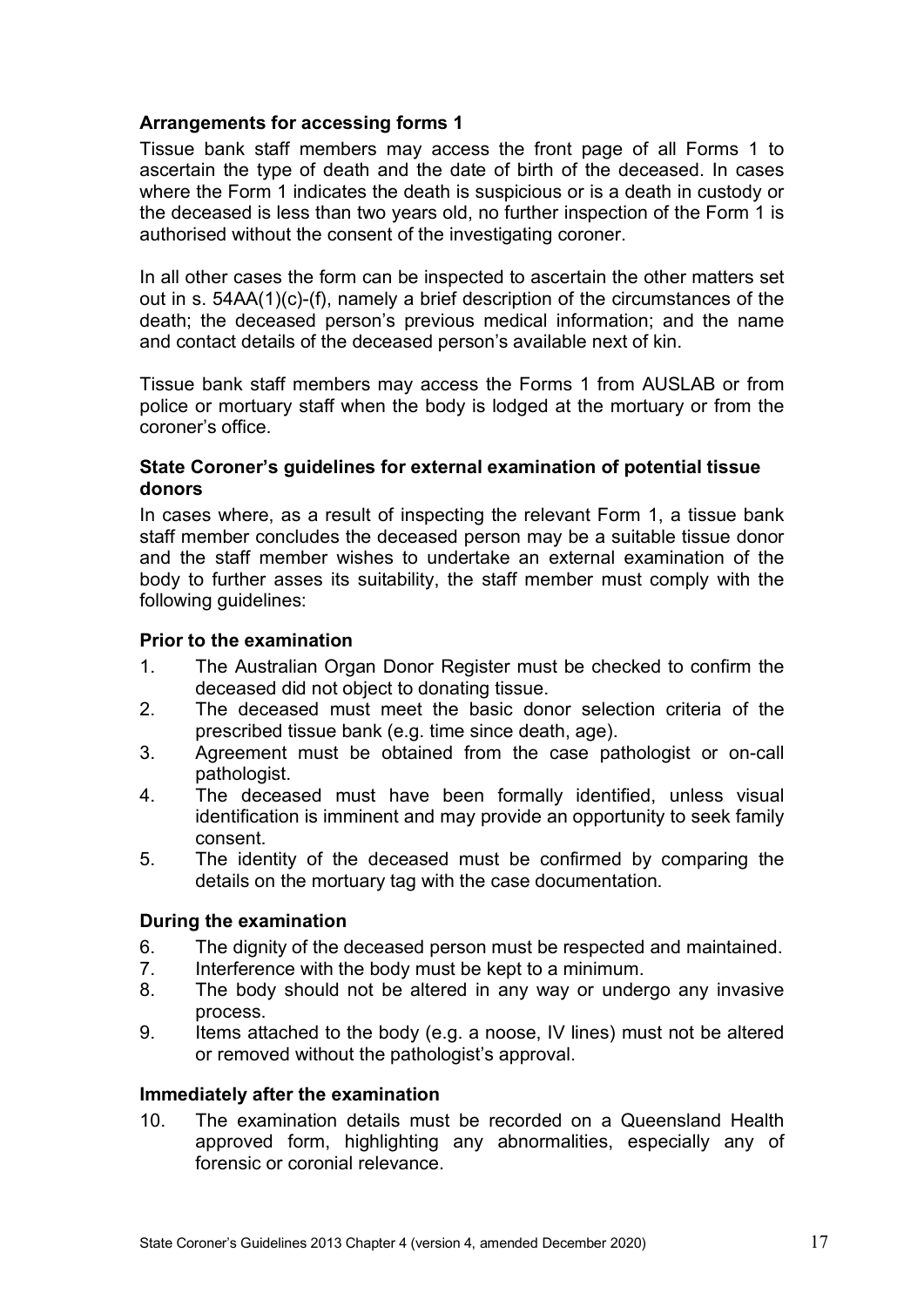- 11. A copy of the completed form should be placed in the autopsy file straight away.
- 12. If abnormalities are found, these should be discussed with the pathologist and agreement obtained that donation can proceed before seeking next of kin consent.

The coroner will be approached for written consent under the *Transplantation & Anatomy Act 1979* in appropriate cases after senior available next of kin consent has been obtained. Depending on autopsy scheduling, the retrieval may take place before or at the end of the autopsy. There is no reason for a coroner to withhold consent for tissue retrieval once satisfied the retrieval will not compromise the coronial investigation or any criminal prosecution.

### <span id="page-17-0"></span>**Documentation of organ and tissue retrieval**

Any abnormalities or other significant issues identified during organ or tissue retrieval will be documented for the case pathologist, who will convey this information to the coroner and include it in the autopsy report.

## <span id="page-17-1"></span>**4.8 Removal of sperm and associated procedures for in-vitro fertilisation (IVF)**

## <span id="page-17-2"></span>*In principle*

Coroners do not have currently have power to order sperm removal for noncoronial purposes. The posthumous removal of sperm, a testis or other tissue and the removal of blood for IVF testing can occur without court approval under Part 3 of the *Transplantation and Anatomy Act 1979*. [6](#page-17-4)

Coroners and forensic pathologists will help facilitate sperm removals performed by IVF organisations under Part 3 without delay.

Coronial consent to the removal of the tissue is required where a death is a reportable death. This may be given orally and if so given must be confirmed in writing within seven days.  $<sup>7</sup>$  $<sup>7</sup>$  $<sup>7</sup>$ </sup>

## <span id="page-17-3"></span>*In practice*

Sperm and testes must be removed from a deceased person and processing commenced within 24 hours of death to remain viable for IVF.

This guideline adopts the QHFSS procedures for managing IVF sperm retrieval from a deceased person whose body is under the coroner's control. $^8$  $^8$ 

The coroner must be notified of a person's intention to apply for authorisation for sperm removal for IVF.

<span id="page-17-4"></span><sup>&</sup>lt;sup>6</sup> Re Cresswell [2018] QSC 142 <https://www.sclqld.org.au/caselaw/QSC/2018/142>

<span id="page-17-5"></span><sup>7</sup> *Transplantation and Anatomy Act 1979*, s.24

<span id="page-17-6"></span><sup>8</sup> [https://www.health.qld.gov.au/healthsupport/businesses/forensic-and-scientific-services/forensic](https://www.health.qld.gov.au/healthsupport/businesses/forensic-and-scientific-services/forensic-services/death-autopsies/sperm-retrieval)[services/death-autopsies/sperm-retrieval](https://www.health.qld.gov.au/healthsupport/businesses/forensic-and-scientific-services/forensic-services/death-autopsies/sperm-retrieval)